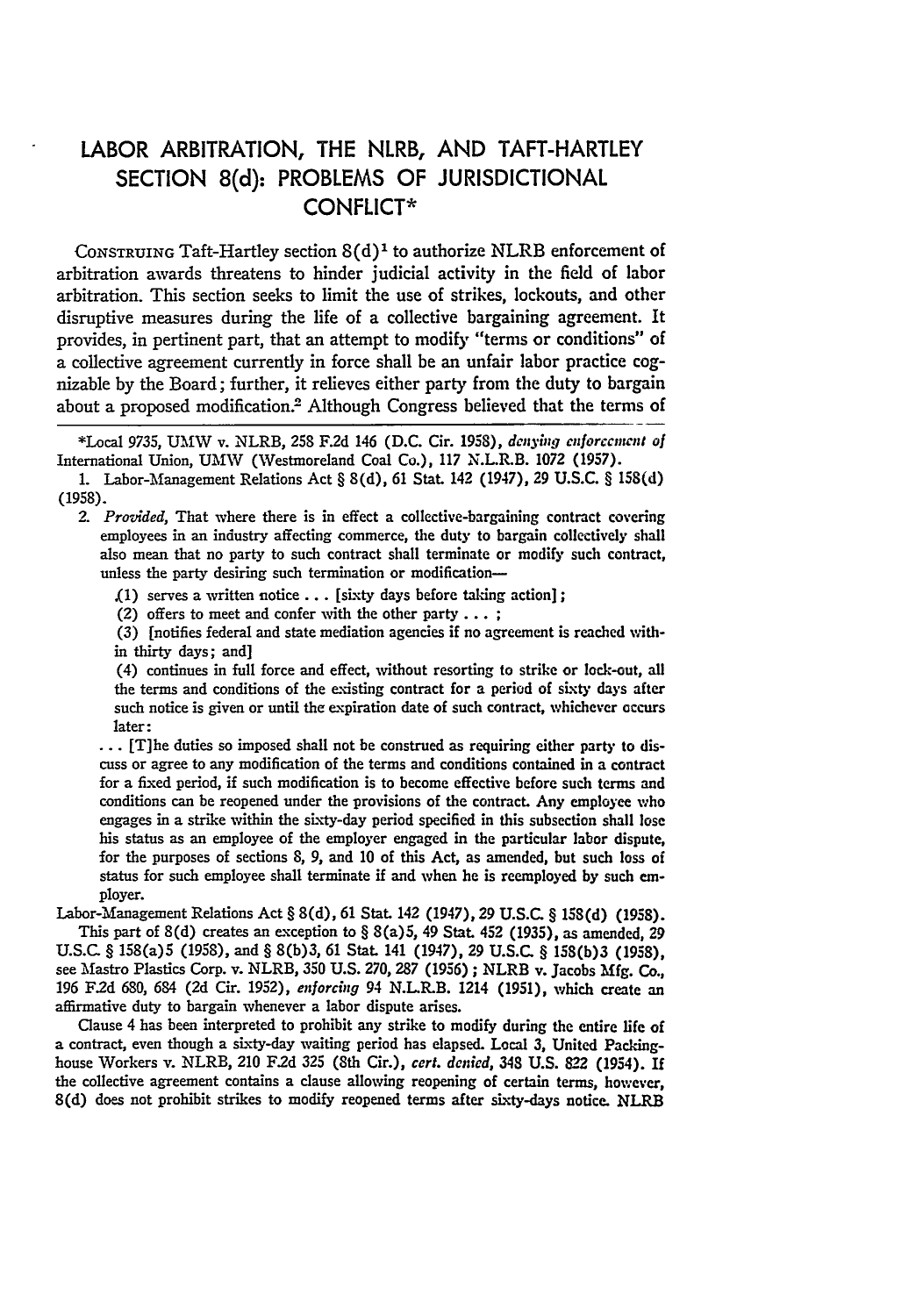a labor contract would be most stable if shaped by collective bargaining, $3$  it apparently felt that such stability would be undermined if the terms could be reopened unilaterally.<sup>4</sup> Therefore, when a dispute arises over an issue resolved by the original agreement, section  $8(d)$  will apply.<sup>5</sup>

When, however, both parties' positions may be supported by reasonable interpretations of the agreement, the NLRB has held  $8(d)$  inapplicable.<sup>6</sup> Thus, it has disregarded the alternative of resolving the ambiguity to determine whether a "term" is being "modified." This self-quarantine from analysis of collective agreements appears to conform with legislative policy. Other provisions of the act, which encourage peaceful private settlement of interpretation disputes,<sup>7</sup> may indicate that Congress did not envision  $8(d)$  as an avenue

v. Lion Oil Co., 352 U.S. 282 (1957). Strikes in retaliation against employer unfair labor practices are not prohibited by 8(d). Mastro Plastics Corp. v. NLRB, *supra.*

*3.* See Labor-Management Relations Act §§ 1, 201, 61 Stat. 136-37, 152-53 (1947), 29 U.S.C. §§ 141, **171** (1958) ; NLRB v. Jones & Laughlin Steel Corp., **301** U.S. **1,** 42, 45 (1936) (discussing congressional policy with respect to the National Labor Relations Act of 1935, 49 Stat. 449) ; Note, 68 **YALE** L.J. 77, 89-90 n.59 (1958).

4. If unions can break agreements with relative impunity, then such agreements do not tend to stabilize industrial relations **....** The chief advantage which an employer can reasonably expect from a collective labor agreement is assurance of uninterrupted operation during the term of the agreement. Without some effective method of assuring freedom from economic warfare for the term of the agreement, there is little reason why an employer would desire to sign such a contract.

S. REP. No. 105, 80th Cong., 1st Sess. 15-16 (1947), reprinted in 1 NLRB, **LEOISLATIVE** HISTORY OF **THE LABOR-MANAGEMENT** RELATIONS AcT, 1947, at 407, 422 (1948) [hereinafter cited as **LEG.** HIsT.].

5. Local 1113, United Elec. Workers v. NLRB, 223 F.2d 338, 342 (D.C. Cir. 1955); Jacobs Mfg. Co., 94 N.L.R.B. 1214, 1227-28 (1951) (concurring opinion), *enforced,* 196 F.2d 680 (2d Cir. 1952); John W. Bolton & Sons, Inc., 91 N.L.R.B. 989, 990 (1950).

6. "The provisions of section 8(d) of the Act are therefore inapplicable in this case. Regarding the question of which party correctly interpreted the contract, the Board does not ordinarily exercise its jurisdiction to settle such conflicts." United Tel. Co., 112 N.L. R.B. 779, 781 (1955) *; accord,* McDonnell Aircraft Corp., 109 N.L.R.B. **930,** 934 (1954) **;** International Union, UMW (Boone County Coal Corp.), 117 N.L.R.B. 1095, 1121 (trial examiner), *affirmed without passing on this issue, id.* at 1095 (1957) ; *cf.* Consolidated Aircraft Corp., 47 N.L.R.B. 694, 706 (1943) (National Labor Relations Act).

Nonetheless, the Board has often attempted to ascertain whether settled terms exist by examining the history of negotiations, see The Borden Co., 110 N.L.R.B. 802, 805 (1954) *;* Jacobs Mfg. Co., 94 N.L.R.B. 1214, 1227 (1951) (concurring opinion), *enforced,* 196 **F.2d** 680 (2d Cir. 1952), and the parties' established practices, see California Portland Cement Co., 101. N.L.R.B. 1436, 1437 (1952) ; Crown Zellerbach Corp., 95 N.L.R.B. 753 (1951) **;** Bowman, *An Employer's Unilateral Action-An Unfair Labor Practice?,* <sup>9</sup>**VAND.** L. REv. 487, 514-17 (1956).

*7.* Labor-Management Relations Act § 203,61 Stat. 154 (1947), 29 U.S.C. § 173 (1958), states in part:

(c) If the Director is not able to bring the parties to agreement by conciliation within a reasonable time, he shall seek to induce the parties voluntarily to seek other means of settling the dispute without resort to strike, lock-out, or other coercion .... The failure or refusal of either party to agree to any procedure suggested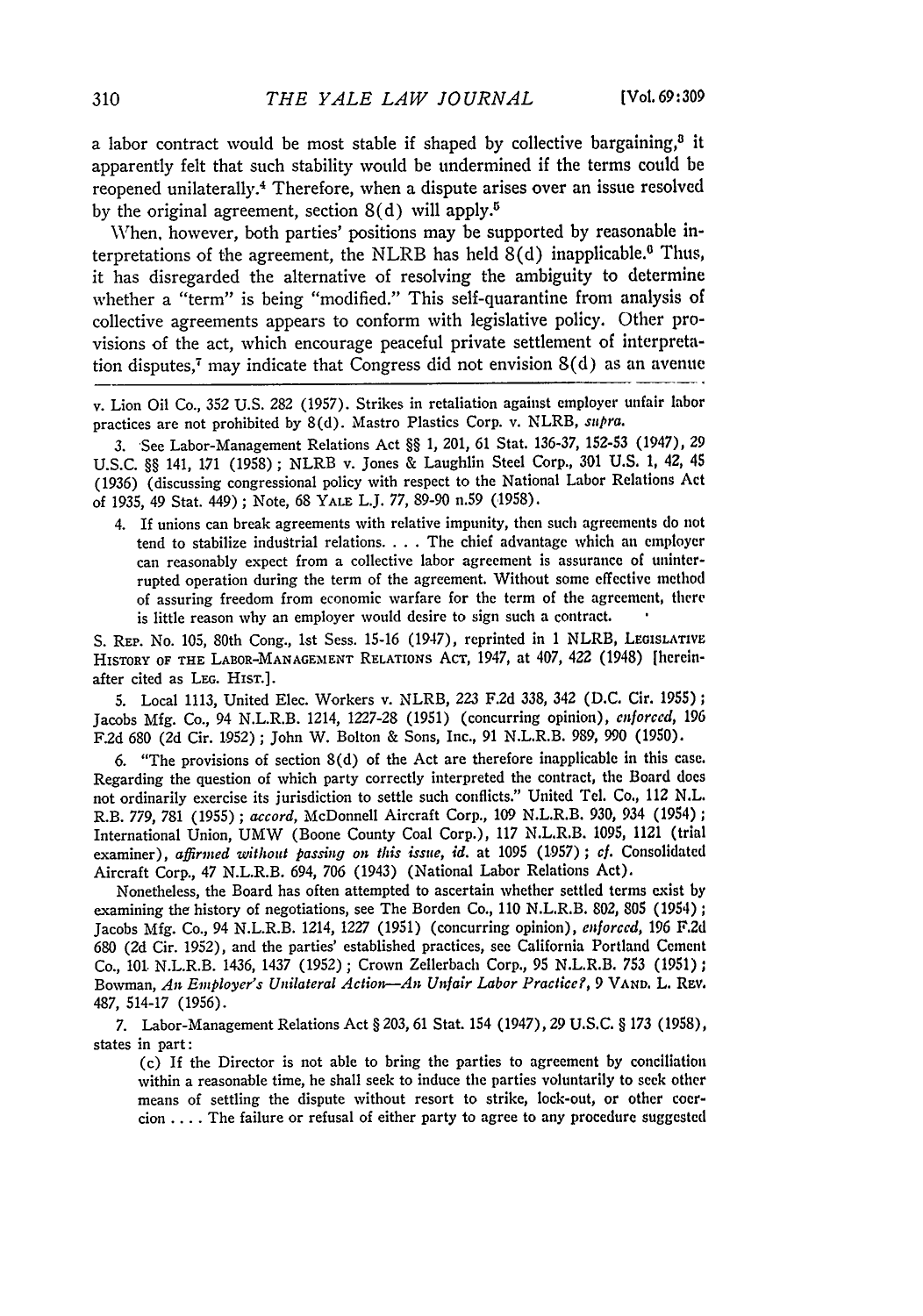to adjustment of conflicting contract interpretations **by** the NLRB. Further, since proposals which would have limited the right to strike over these disputes were rejected,<sup>8</sup> Congress apparently felt that such strikes would be permissible. But Board refusal to employ  $8(d)$  when a justifiable dispute over the meaning of a collective agreement exists may not be forthcoming when the dispute has been submitted to arbitration. Since the arbitrator is empowered by the parties to resolve their dispute,<sup>9</sup> his award could be regarded as a settled term, protected against subsequent modification by 8(d).

This was the result reached by the NLRB in the *Wcstnorcland Coal Co.* case.<sup>10</sup> where the management of a mine charged that a strike violated  $8(d)$ .<sup>11</sup> Paragraph 7 of the seniority clause of the 1955 master agreement between the United Mine Workers and the bituminous coal industry provided that whether workers could exercise seniority in selecting work shifts was to be settled by union and management at the local level.<sup>12</sup> A portion of the district agreements clause allowed continuation of established local practices not in conflict with any other specific provision.<sup>13</sup> Two Westmoreland workers claimed shift sen-

by the Director shall not be deemed a violation of any duty or obligation imposed **by** this Act.

**(d)** Final adjustment **by** a method agreed upon **by** the parties is hereby declared to be the desirable method for settlement of grievance disputes arising over the application or interpretation of an existing collective-bargaining agreement. . . .

See S. **RES,.** No. **105,** 80th Cong., **1st** Sess. **13-15** (1947), in I **LEG.** Hisr. 419-21.

Another clause of § 8(d) itself requires the parties to bargain over "questions arising [under the contract]." Labor-Management Relations Act § 8(d), **61** Stat. 142 (1947), **29** U.S.C. § 158(d) (1958). The reference to questions arising under the contract probably refers to the same questions of application and interpretation mentioned in § **203.** Since the last paragraph of § 8(d) removes the duty to bargain over attempted modifications, any dispute made subject to the duty to bargain in the first paragraph cannot fall within the "modification" provisions.

**8.** Section 2(11) of the original House bill provided that, under the general duty to bargain, parties must resolve all interpretation controversies either **by** resorting to arbitration when the contract so provided, or **by** following a complicated settlement procedure outlined by the act. If the statutory procedure failed to resolve the dispute,  $\S 2(11)$  further required the union to conduct a secret strike vote before calling a strike. H.R. 3020, 80th Cong., 1st Sess. 6-10 (1947), in 1 LEG. HIST. 36-40; see H.R. REP. No. 245, 80th Cong., 1st Sess. 19-23 (1947), in 1 Lec. HIST. 310-14.

Section 2(11) was replaced by § 8(d) of the Senate bill. **S.** 1126, 80th Cong., **1st** Sess. **16-17** (1947), in **1 LEG.** MsT. 114-15. The detailed procedure required **by** § 2(11) was rejected in conference. H.R. Conf. REP. No. 510, 80th Cong., 1st Sess. 34 (1947), in 1 Leg. Hisr. **538.**

**9.** See generally Shulman, *Reason, Contract, and Law in Labor Relations, 68 HInv.* L. Rxv. 999 (1955) **;** Summers, *Judicial Re-ziew of Labor Arbitration or Alice Through the Looking Glass, 2 BUFFALO L. REV. 1, 13-15 (1952).* 

10. International Union, **UMW** (Westmoreland Coal Co.), 117 N.L.R.B. 1072 (1957), *enforcement denied,* 258 F.2d 146 (D.C. Cir. 1958).

11. 1.17 N.L.R.B. at 1078.

*12. Id.* at 1079.

**13.** *Id.* at 1093.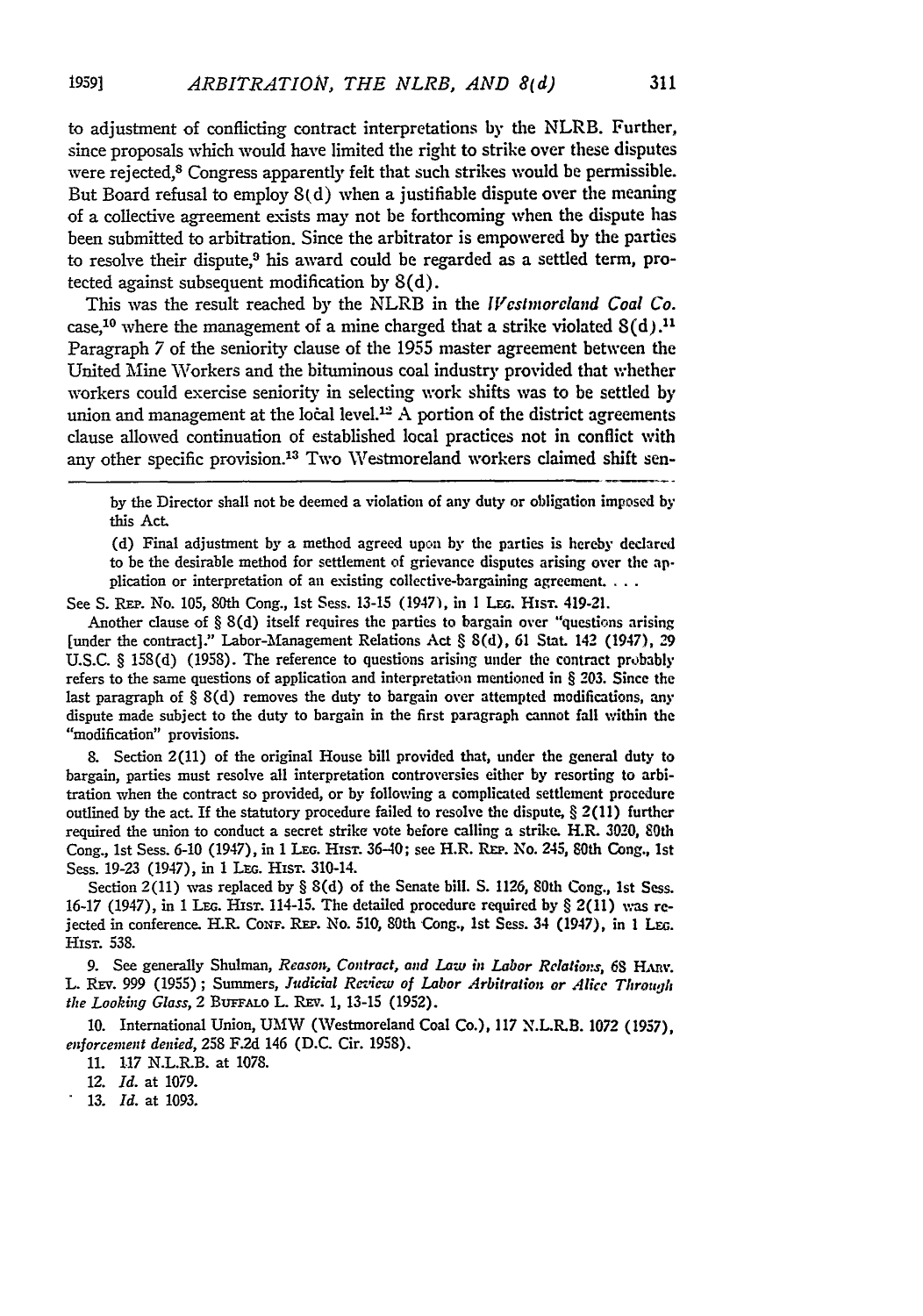iority on the ground that it was an established practice at the mine.<sup>14</sup> This fact, the union maintained, entitled them to shift seniority under either provision. Management disagreed.<sup>15</sup> Pursuant to the master agreement's arbitration clause, the dispute was submitted to an "umpire," whose award was to be "binding on both parties."<sup>16</sup> The umpire, finding the union's evidence of a prior local agreement and established practices insufficient, denied the complaining workers' claim.<sup>17</sup> After the employer refused further to discuss shift seniority, the local union called a strike.<sup>18</sup>

The NLRB held that the strike was an 8(d) unfair labor practice. The Board found that no dispute over the meaning of relevant contractual provisions existed, and that the umpire's decision dealt only with a question of fact—the existence or nonexistence of established practices at Westmoreland.<sup>10</sup> Resolution of this factual issue was treated as a settled term **of** the original agreement "as if it had been written in *nunc pro tunc.*"<sup>20</sup> The Board also ruled that the award would be a term of the original agreement even if it had dealt with conflicting substantive interpretations of the contract.<sup>21</sup> In either event, therefore, the Board held that the arbitration award denying shift seniority was protected against modification by 8(d). Turning its attention to the purpose of the strike, the NLRB found that at least one objective was to compel the employer to disregard the arbitration award "with respect to" the two vorkers. 22 This finding enabled the Board to hold that the union's strike was an attempt to modify the award.

16. See *id.* at 1075. The grievance and arbitration procedure was applicable to "differ ences . . . as to the meaning and application of the provisions of this Agreement, **. . .** [differences] about matters not specifically mentioned in this Agreement, or ... any local trouble of any kind **....** *" Id.* at 1080.

17. The union attempted to prove that an agreement had been made in 1951. The umpire rejected this evidence as inapplicable, because the alleged agreement would have been made prior to the insertion of paragraph 7 in 1952. *Id.* at 1094. The union also attempted to prove that shift seniority was nevertheless an existing practice at the mine. Since workers often choose not to exercise their seniority, however, evidence from the existing shift assignments was found inconclusive. *Ibid.*

**18.** *Id.* at 1081-82. The union stated that the strike would continue "until something was done about that decision [and] **. . .** the umpire got the full facts of the case." *Id.* at **1082.** The strike ended before the NLRB procedure was completed, when one worker was allowed to transfer shifts for "family hardship" reasons. The other worker remained on the third shift. *Id.* at **1083.**

*21. Id.* at 1076 n.5.

<sup>14.</sup> *Id.* at 1080-81.

<sup>15.</sup> *Id.* at 1080-81. The mine management argued that no local agreement pursuant to paragraph 7 had been made, *id.* at 1092-93, and that no established practice existed, *id.* at 1075.

**<sup>19.</sup>** *Id.* at **1075** n.5.

<sup>20.</sup> *Id.* at **1075.**

<sup>22.</sup> We do not believe that it can be gainsaid that when the Local struck at least one of its principal objectives was to achieve by the use of economic pressure upon Westmoreland what it had failed to attain via the grievance machinery, namely, a reversal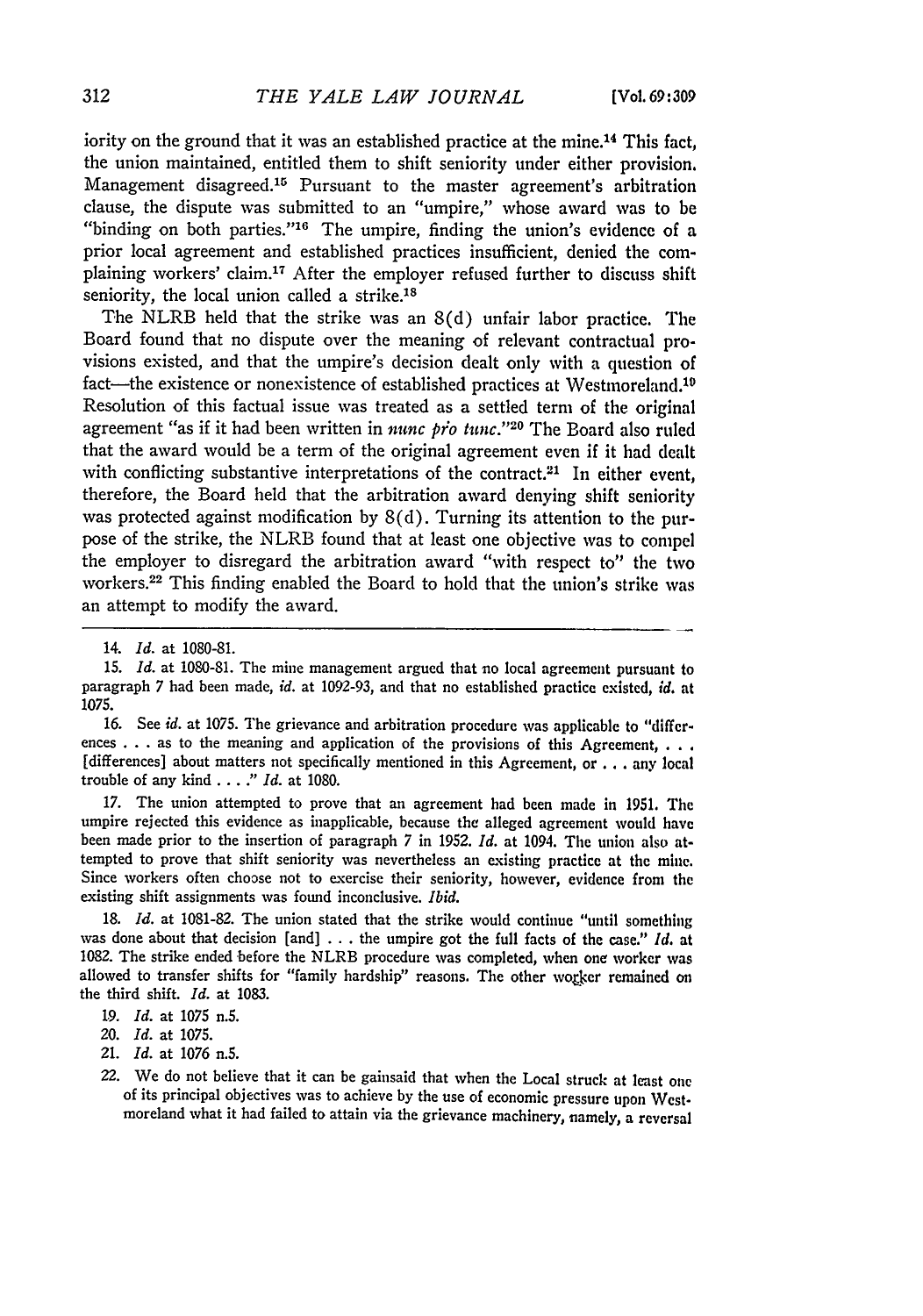The District of Columbia Circuit denied enforcement.<sup>23</sup> The court first noted that under the seniority clause the question of shift seniority had been left open until settled at the local level.<sup>24</sup> Since the umpire's decision was limited to a ruling that no settlement had been made at the time of the Westmoreland dispute,<sup>25</sup> the court concluded that his award did not settle the issue of whether the union could obtain shift seniority in the future, $26$  which, the court further reasoned, was the union's only pragmatic objective in striking. $27$ Thus the strike related to an as yet unsettled issue, and section 8(d) could not apply. The court apparently rejected the NLRB's conclusion that the union's objective also included a demand for shift seniority which related back to the time of the original dispute.<sup>28</sup> Since the union was apparently more interested

**by** Westmoreland of the umpire's adverse decision with respect to the Hager-Woods grievances.

**23.** Local 9735, **U21W** v. NLRB, **258 F.2d** 146 (D.C. Cir. 1958).

24. *Id.* at 148.

*25. Ibid.*

**1959]**

**26.** It may not in reason be said that after the umpire's decision the 1955 Agreement provided that Hager and Woods and all other employees at this mine could obtain shift seniority only **by** a modification of that agreement. .**.** . For assuming that Hager and Woods did not have shift seniority when the strike occurred, this was not because the 1955 Agreement deprived them of it, but because no arrangements permitted **by** that agreement had been made for such seniority at this mine.

*Id.* at 149.

Judge Burger disagreed with this conclusion. Relying upon the fact that the parties had agreed to be bound by the award, he felt that the award had settled the issue of shift seniority for the rest of the contract period. This position was reached **by** assuming that the parties had empowered the umpire "to make their agreement for them." *Id.* at 149.

**27.** "The effort of the men **by** striking to obtain the shift seniority which the evidence shows they believed they had was an effort to obtain what the **1955** Agreement permitted them to seek." *Id.* at 149.

**28.** Comparison of the Board and court opinions on this point is perplexing. The Board recognized that the arbitration award applied only to the instant grievance and disposed of that grievance **by** finding that no shift seniority agreement had as yet been made. 117 N.L.R.B. at 1075. The Board must have been aware, therefore, that the umpire only held that no right of shift seniority existed as of the award's date. In finding that the union sought to change this decision, the Board seemed to say that, after the ruling, the union was demanding shift seniority for the period prior to the ruling-the only time covered **by** the umpire's decision. The court's position that the union was concerned mainly with future rights of all workers seems to contradict the Board's finding, at least to the extent of say**ing** that any union concern about prior rights was irrelevant in determining the real purpose of the strike.

The court blurs this apparent rejection, however, by stating that the union "obviously **...** struck against this decision of the umpire." **258** F.2d at 148. In light of the rest of Judge Fahy's opinion, it seems best to disregard this last language as hasty dictum. The only way to accommodate this finding with the rest of the court's opinion would be to read into the opinion a theory that 8(d) applies only to "terms" of the original agreement and not to "terms" subsequently imposed through the arbitration clause. Advancement of such a major interpretation of 8(d) without any explicit statement or explanation, however, seems unlikely.

313

*Id.* at 1075; see note **28** *infra.*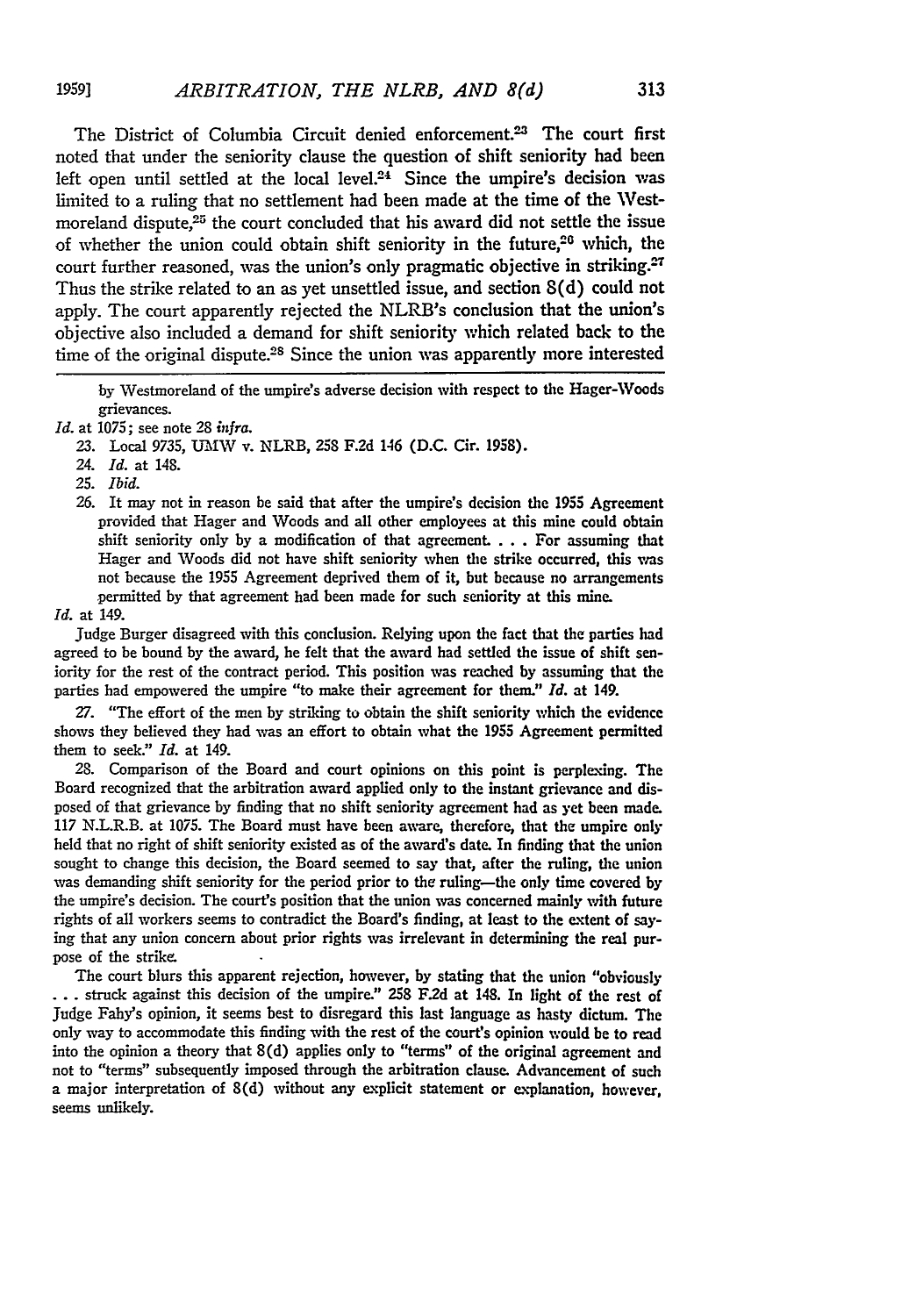in obtaining future shift seniority for all its members than in vindicating the rights of the two workers,<sup>29</sup> the court's appraisal of the strike seems more realistic than the Board's.

By disposing of *Westmoreland* on this narrow ground, however, the court did not respond to the NLRB's ruling that a prior arbitration award is a "term" of the contract within the meaning of  $8(d)$ . When a clause providing for further bargaining, such as paragraph 7, is not involved, an award will bind the parties until the contract's termination and render the court's rationale unavailable.<sup>30</sup> And by applying  $8(d)$  to both factual and interpretative decisions, the Board's theory would embrace most, if not all, awards.<sup>31</sup> Since the NLRB will probably apply its *Westmoreland* opinion to all cases,<sup>32</sup> evaluation of the Board's theory is required.

Analysis of congressional purpose is a possible approach. Since 8(d)'s primary objective was to remove the duty to bargain over settled issues, arguably Congress contemplated no distinction between settlement reached through private negotiation and settlement through arbitration. Some support for this interpretation of 8(d) may be found in other sections of the act which point to congressional approval of arbitration as a method of resolving disputes during the life of a collective agreement.3 3 And, **by** holding that willingness to arbitrate will satisfy the affirmative duty to bargain imposed **by** sections 8(a)5 and 8(b)3,34 the case law suggests that Congress equated arbitration with private bargaining. On the other hand, differences between the two exist which may have led Congress to restrict 8(d) to privately settled terms. Unlike arbitration, private bargaining allows both parties to explore and discuss the disputed issue, to trade concessions, and ultimately to reject a completely unacceptable demand. Arguments on the level of legislative intent, however, are inconclusive.

31. The only type of arbitration award which might not be included under the Board's opinion is an award which legislates new terms for the parties. But such awards are not common; arbitration provisions generally limit the arbitrator's function to interpretation and application of the collective agreement, prohibiting any legislative additions. See Shul*man, Reason, Contract, and Law in Labor Relations,* 68 **HARv.** L. REv. 999, 1008 (1955). The 1955 UMW contract, however, appears to have allowed for legislative arbitration on the local level-arbitration of "any local trouble of any kind." See note 16 *supra.*

32. International Union, UMW (Boone County Coal Corp.), 117 N.L.R.B. 1095 (1957), construed the union's statutory duty to bargain in good faith to require the union to arbitrate grievances subject to an arbitration clause-a logical corollary to preventing strikes against an arbitration award. Although the D.C. Circuit refused to enforce *Boone,* **257 F.2d** 211 (1958), and an earlier case employing the same theory, Textile Workers v. NLRB, *227* F.2d 409 (D.C. Cir. 1955), the Board implied that it would continue to follow its *Boone* opinion until the Supreme Court ruled on the issue. 117 N.L.R.B. at 1120.

**33.** See Labor-Management Relations Act § **203,** 61 Stat. **154** (1947), **29** U.S.C. § *173* (1958).

34. Timken Roller Bearing Co. v. NLRB, 161 F.2d 949, 955-56 (6th Cir. 1947).

**<sup>29.</sup>** See 117 N.L.R.B. at 1081 (trial examiner's report; quoting testimony).

**<sup>30.</sup>** See Wollett, *The Duty To Bargain Over the "Unwritten'* Terms *and Conditions of Employment,* **36** TEXAS L. REv. **863,** 875 **(1958).**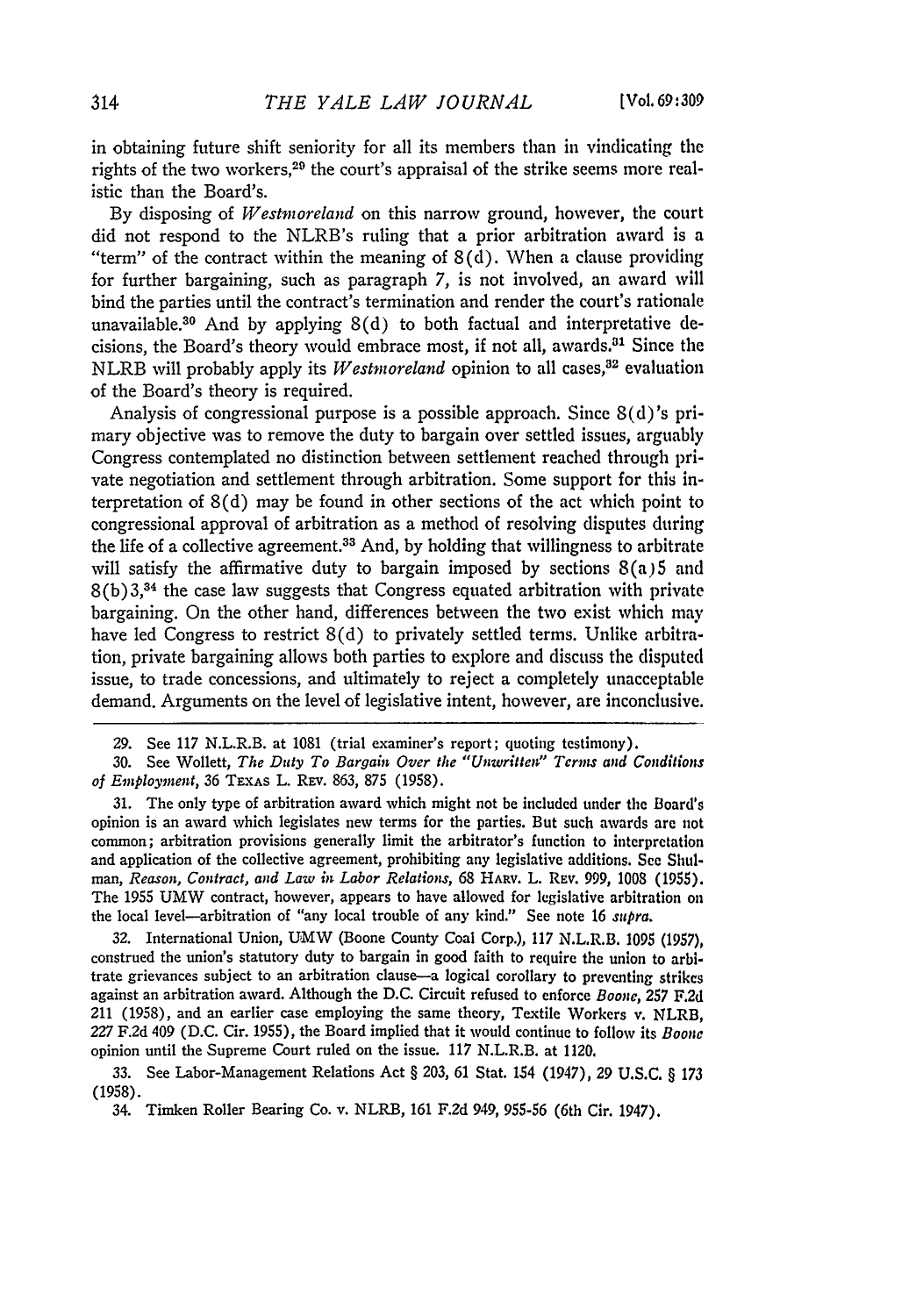No evidence exists of 8(d)'s intended scope during the term of an agreement.35

Therefore, the Board's *Westmoreland* theory should be evaluated in terms of its impact upon other policies and procedures embodied in the Taft-Hartley Act. NLRB policing of strikes against arbitration awards may affect courts performing the same task in breach of contract suits under section 301.<sup>36</sup> Arbitration provisions themselves have been held to contain an implied "no strike" clause which will be breached if the union strikes over any arbitrable issue.<sup>37</sup> In addition, many collective agreements explicitly prohibit strikes during the life of the contract.38 Thus the NLRB ought to consider the problems raised by concurrent Board-court jurisdiction over strikes against awards.

Under its *Westmoreland* theory the NLRB would initially have to determine the award's validity. Courts, in similar circumstances, have faced such questions as the arbitrability of the controversy,<sup>39</sup> the award's validity when

**36.** 61 Stat. 156 (1947), **29 U.S.C.** 185(a) **(1958).** Arbitration awards have been enforced **by** federal courts under this section. See, **e.g.,** Kornman **v.** Amalgamated Clothing Workers, 264 **F.2d 733** (6th Cir. 1959), *cert. denied,* **80** Sup. Ct. **62 (1959) ;** United Steelworkers v. Enterprise Wheel & Car Corp., **168** F. Supp. **308 (S.D.W.** Va. **1958).**

**37.** Local **25,** Teamsters Union v. AV. L. Mead, Inc., **230 F.2d 576** (Ist Cir.), *cert. denied,* **352 U.S. 802** (1956) **;** United Constr. Workers v. Haislip Baking Co., **223** F2d **872, 877** (4th Cir.) (dictum), *cert. denied,* **350 U.S. 847 (1955) ;** see Note, *66* Yx.E *LJ.* 284 (1956); *cf.* NLRB v. Sunset Minerals, Inc., 211 F.2d 224 (9th Cir. 1954); NLRB v. Dorsey Trailers, **179 F.2d 589** (5th Cir. **1950).**

The 1955 UMW agreement involved in the *Westmoreland* case presents a difficult test for this doctrine **by** containing both an arbitration clause and a specific provision which denied the existence of any no-strike clause. *Compare* Lewis v. Benedict Coal Co., **259 F2d** 346 (6th Cir. 1958), *cert. granted,* **359 U.S. 905** (1959) (implied no-strike clause exists in UMW agreement), *with* International Union, UMW v. NLRB, *257* F.2d 211, **218 (D.C.** Cir. 1958) (arbitration clause only a "gentleman's agreement"; strikes allowed).

**38.** About 37% of labor contracts contain an unconditional no-strike pledge. Conditional no-strike pledges appear in an additional 52%. 4 BNA, LAnon PoLIcY **AND** PRAcricE **255: 181** (1956). See generally Note, **106 U.** PA. L. REy. 999 **(1958).**

**39.** Even if, as in the *Westnwreland* case, the arbitration clause covers all disputes, see note 16 *supra,* the court may still be troubled, see, *e.g.,* Harris Hub Bed & Spring Co. v. United Elec. Workers, 121 F. Supp. 40 **(M.D.** Pa. 1954) (alleged breach of contract not arbitrable) **;** Local **90,** Metal Polishers Union v. Rubin, 85 F. Supp. **363 (E.D.** Pa. 1949) (same). *Compare* Dress Joint Board v. Rosinsi, 134 F. Supp. **607** (E.D. Pa. **1955)** (scope of "all disputes" clause may vary, depending upon the willingness of both parties to arbi-

*1959]*

**<sup>35.</sup>** Legislative history of **8(d)** omits any discussion of its effect during the life of a contract. See, e.g., H.R. Con<del>r.</del> REP. No. 510, 80th Cong., 1st Sess. 34-35 (1947), in 1 LEG. HIsT. **538; S.** REP. No. **105,** 80th Cong., **1st** Sess. 24, in **1 Lr.** Hisr. 430. In fact, the NLRB originally interpreted § 8(d) as requiring only the sixty day waiting period at any time. Wilson & Co., **105** N.L.R.B. **823, 825-26 (1953),** *enforcement denied,* 210 **F.2d 325** (8th Cir. 1954). For arguments supporting this position, see Note, 66 **YALE LJ.** 284 (1956) **;** Note, 68 HARv. **L.** Rxv. **720 (1955).** The inconclusiveness of legislative history has been cited as a justification for looking to other sources in interpreting **8(d).** NLRB v. Lion Oil Co., **352 U.S. 282, 303** (1956) (concurring opinion of Frankfurter, **J.).**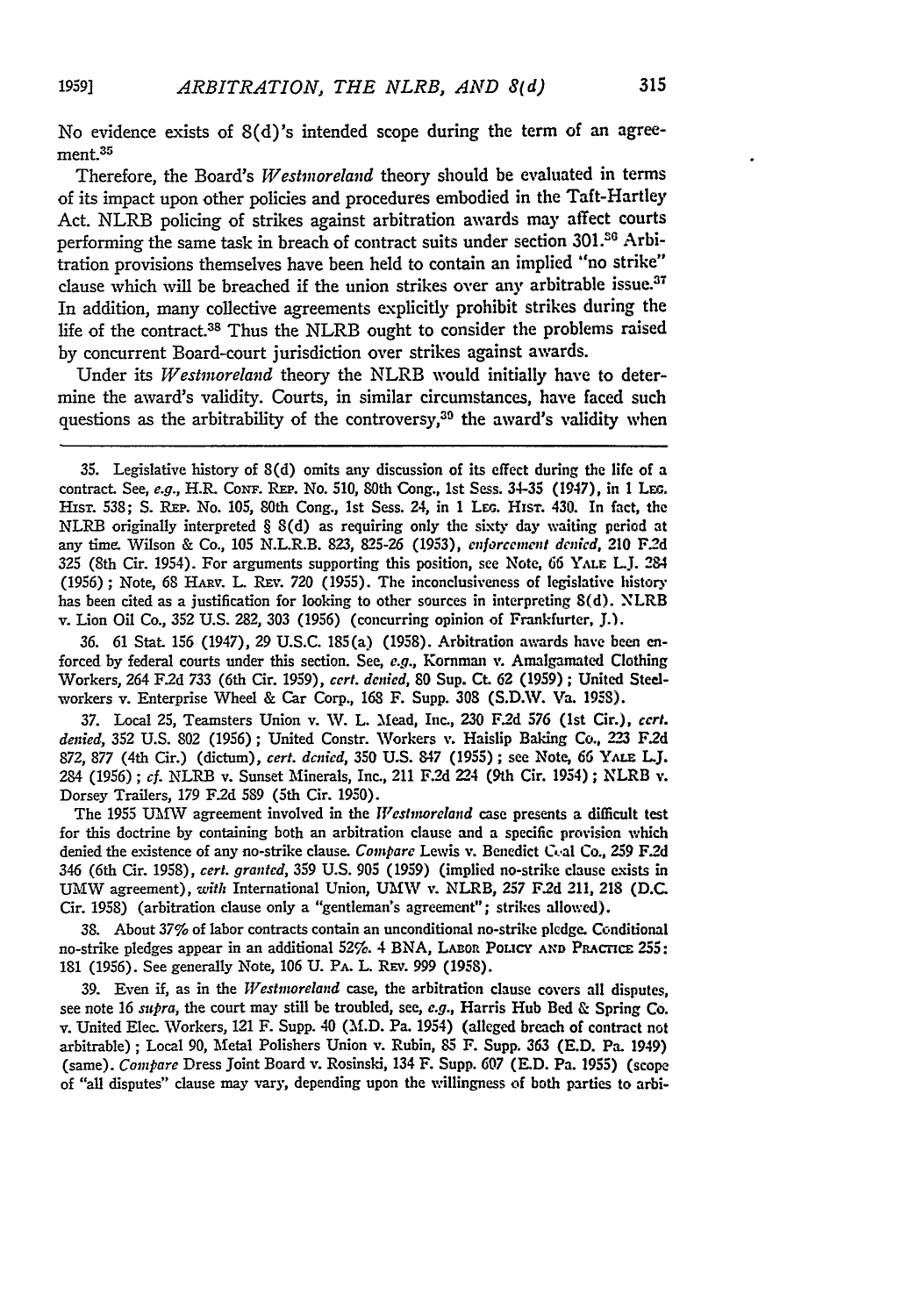one party refuses to participate,<sup>40</sup> and the scope and effect of the arbitrator's decision. 41 Consideration of these perplexities would require the NLRB, in effect, to draft its own arbitration law.42 At the same time, federal courts, under *Lincoln Mills*, will be fashioning a federal common law of arbitration.<sup>43</sup> In the absence of clear Supreme Court guidance, courts have not yet decided whether the United States Arbitration Act,<sup>44</sup> state arbitration law,<sup>46</sup> or a new

trate), *with* Boston Printing Pressmen's Union v. Potter Press, 241 F.2d 787 (lst Cir. 1957) (refusal to enforce arbitration award which legislates new terms for the parties).

A larger issue is raised by proposals that the courts should leave the issue of arbitrability mainly to the arbitrator himself. See, *e.g.,* Summers, *supra* note 9, at 26-27; Wellington, *Judge Magruder and the Labor Contract,* 72 HARV. L. REV. 1268, 1286-1300 (1959) **;** *cf.* Local 205, United Elec. Workers v. General Elec. Co., 233 F.2d **85,** 101 (1st Cir.), *aff'd,* 353 U.S. 547 (1956) (dictum indicating circumstances in which a court might not decide arbitrability).

40. Industrial Trades Union v. Dunn Worsted Mills, 131 F. Supp. 945 (D.R.I. 1955). 41. For example, a valid award must settle all the issues involved in the controversy,

leaving only ministerial functions to be carried out **by** the parties. *Compare* United Steelworkers v. Enterprise Wheel & Car Corp., 168 F. Supp. 308 (S.D.W. Va. 1958), *with* Mercury Oil Ref. Co. v. Oil Workers, CIO, 187 F.2d **980** (10th Cir. 1951). This issue was raised by the Trial Examiner in *Westmoreland,* who decided that the award was invalid because it did not answer the union's allegation that shift seniority was also available under the district agreements clause of the agreement. 117 N.L.R.B. at 1093.

42. See Gregory & Orlikoff, *The Enforcement of Labor Arbitration Agreenents, 17* U. **CHI.** L. REV. **233,** 268 (1950); TELLER, A **LA3OR** POLICY **FOr AMERICA** 171 (19-15). Some precedent exists for Board review of arbitration awards. See Wertheimer Stores Corp., 107 N.L.R.B. 1434 (1954) (arbitration proceedings found unfair) ; Monsanto Chem. Co., 97 N.L.R.B. **517** (1951) (award held inconsistent with national labor policy).

**43.** Textile Workers v. Lincoln Mills, **353** U.S. 448, 456-57 (1957).

44. 9 U.S.C. §§ 1-14 (1958).

Several circuits have held the Arbitration Act applicable. See Signal-Stat Corp. v. Local 475, United Elec. Workers, **235** F.2d 298 (2d Cir. 1956), *cert. denied,* 354 U.S. 911 (1957) (reviewing conflicting decisions) **;** Local 205, United Elec. Workers v. General Elec. Co., **233** F.2d 85 (1st Cir.), *aff'd without deciding this issue,* 353 U.S. 547 (1956) ; Local 19, Warehouse Union v. Buckeye Cotton Oil Co., **236** F.2d 776, 781 (6th Cir. 1956), *cert. denied,* 354 U.S. 910 (1957) ; Tenney Eng'r, Inc. v. United Elec. Workers, 207 F.2d 450 (3d Cir. 1953). *But see* United Steelworkers v. Galland-Henning Mfg. Co., 241 F.2d 323 (7th Cir.), *rev'd on other grounds per curiam,* 354 U.S. 906 (1957) **;** Lincoln Mills v. Textile Workers, 230 F.2d 81, 86 (5th Cir.), *aff'd without deciding this issue,* **353** U.S. 448 (1956) **;** United Elec. Workers v. Miller Metal Prods., Inc., 215 F.2d 221 (4th Cir. 1954). See generally Cox, *Current Problems in the Law of Grievance Arbitration,* 30 ROCKY **MT.** L. REV. 247 (1958); *Cox, Grievance Arbitration in the Federal Courts, 67* HARv. L. REy. 591 (1954) *(pre-Lincoln Mills)* ; Mendelsohn, *Enforceability of Arbitration Agreements Under Taft-Hartley, Section 301, 66* YALE L.J. 167 (1956); Wellington, *Jutdge Magruder and the Labor Contract,* 72 HARV. L. **REV.** 1268 (1959).

45. Some states have special labor arbitration statutes. *E.g.,* COLO. **REV. STAT.** *ANN.* §§ 80-1-27, 80-1-31, 80-2-5 (1954) ; ILL. **REV. STAT.** ch. 10, §§ 19-30 (1957). The general arbitration statutes of other states specifically apply to labor arbitration. *E.g.*, N.Y. Civ. PRAC. Acr § 1448 (Supp.).

Those circuits holding the Arbitration Act inapplicable have turned to state statutes or common law. See, *e.g.,* Lincoln Mills v. Textile Workers, *supra* note 44, at 88; Mercury Oil Ref. Co. v. Oil Workers, CIO, 187 F.2d 980 (10th Cir. 1951).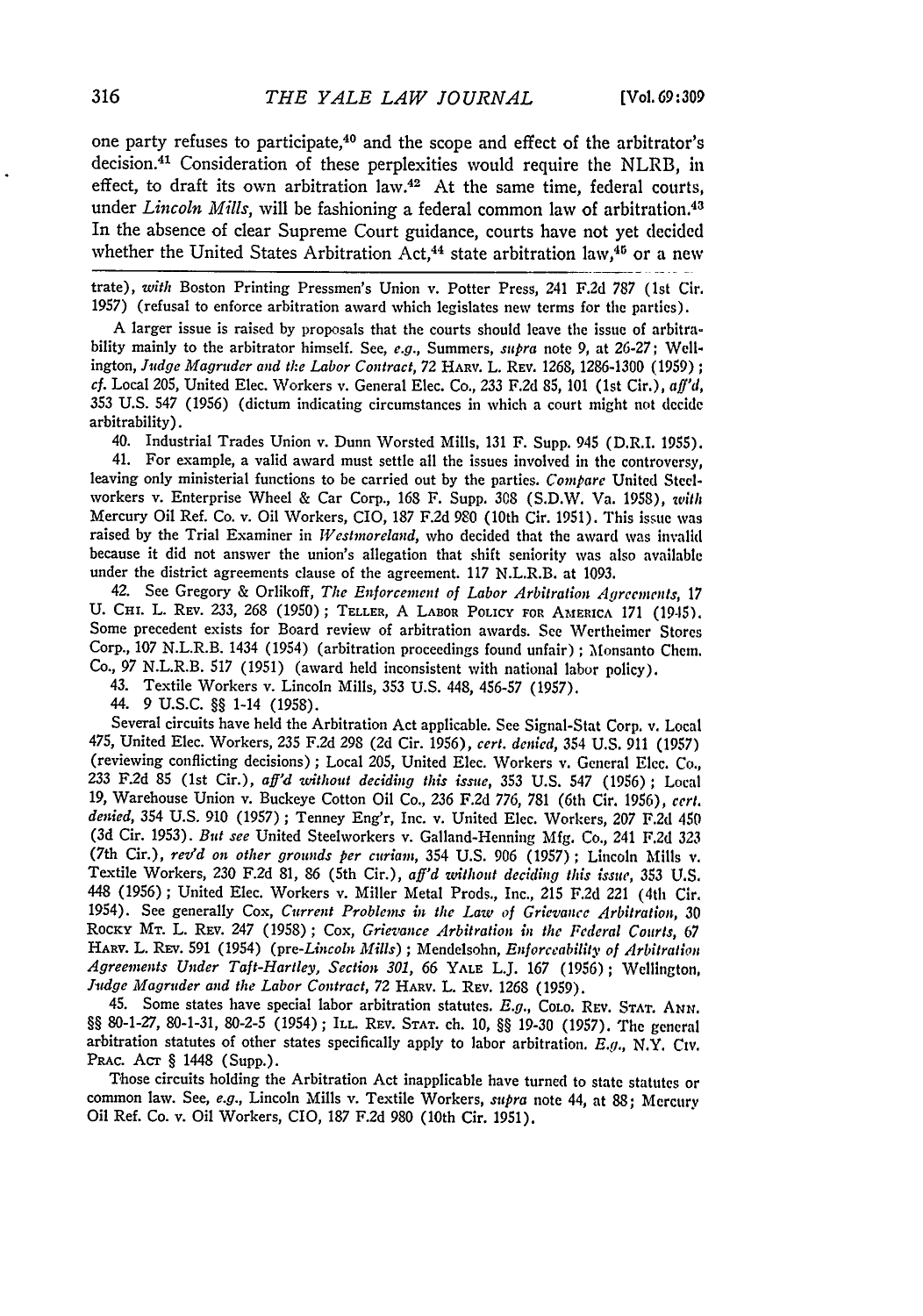common law drawn from several sources should be applied.<sup>46</sup> Since state courts are apparently permitted to participate in formulating this federal common law,<sup>47</sup> achievement of a uniform labor arbitration law will be especially difficult.48 If the courts must also accommodate NLRB decisions when resolving these issues, their task would be complicated even further. In the short run, moreover, the Board's freedom to disregard circuit court decisions 40 will produce needless differences of outcome betveen forums until eventual resolution by the Supreme Court.<sup>50</sup>

While potential conflict of this nature has been avoided in other areas by ousting a court's jurisdiction over activities which might constitute unfair labor practices subject to the Board's regulation, $51$  breach of contract suits have been largely immune from preemption. Some courts have relied on the narrow ground that contract issues in the particular case differed from unfair labor practice issues.<sup>52</sup> Other courts have rejected the preemption doctrine altogether in breach of contract cases.<sup>53</sup> Although the Supreme Court has not

47. See McCarroll v. Council of Carpenters, 49 Cal. **2d** 45, **315 P.2d 322 (1957), cert.** *denied,* 355 U.S. 932 (1958) ; Karcz v. Luther Mfg. Co., **155** N.E.2d 441 (Mass. **1959).**

48. For a discussion of the problems raised **by** state and federal jurisdiction over labor arbitration, see Note, 59 Colum. L. REV. 153 (1959).

49. See, *e.g.,* Teamsters Union (Curtis Bros., Inc.), **119** N.L.R.B. **232, 245-46 (1957),** *enforcement denied,* 36 **CCH** Lab. Cas. 65133 (D.C. Cir. **1958),** *cert. granted,* **359** U.S. **965** (1959) ; International Union, UMW (Boone County Coal Corp.), 117 N.L.R.B. 1095, 1120 **(1957),** *enforcement denied,* **257** F.2d 211 (D.C. Cir. **1958).**

**50.** In addition to potential conflict over legal principles, there may also be conflicting results in the same case. Thus, in the *Deena Artware* cases, the NLRB found the union not guilty of a secondary boycott charge and ordered the employer to reinstate discharged workers with back pay. In a court action against the union, the jury found that a secondary boycott had been utilized by the union and awarded damages for the injuries suffered **by** the employer. The Sixth Circuit affirmed both the NLRB and the court, on the ground that both findings were supported by substantial evidence. NLRB v. Deena Artware, Inc., **198** F.2d 645 (6th Cir. 1952), *cert. denied,* 345 U.S. **906** (1953) **;** United Brick Workers v. Deena Artware, Inc., **198** F.2d **637** (6th Cir.), *cert. denicd,* 344 U.S. **897 (1952).**

**51.** Actions based on state labor law, *e.g.,* Garner v. Teamsters Union, 346 U.S. 485 (1953), state antitrust law, *e.g.,* Weber v. Anheuser-Busch, Inc., 348 U.S. 463 **(1955),** and common-law torts, *e.g.,* San Diego **Bldg.** Trades Council v. Garmon, **359** U.S. **236** (1959), have been preempted.

52. United Elec. Workers v. Worthington Corp., 236 F.2d 364, **370** (1st Cir. **1956);** Grunwald-Mlarx, Inc. v. Joint Bd. of Clothing Workers, 343 P.2d 23 (Cal. **1959) ;** Post Publishing Co. v. Cort, 334 Mass. 199, 134 N.E.2d 431 (1956); McAmis v. Panhandle E. Pipe Line Co., **273** S.W.2d **789** (Mo. Ct. App. 1954). *But see It re* United Steelworkers, **206** M1isc. 193, 134 N.Y.S2d 634 (Sup. Ct. 1954) (preemption obtains despite separable issues).

**53.** Lodge 12, Int'l Ass'n of Machinists v. Cameron Iron Works, Inc., **257** F.2d 467 (5th Cir.), *cert. denied,* 358 U.S. **880** (1958); Independent Petroleum Workers v. Esso Standard Oil Co., 235 **F.2d** 401 (3d Cir. 1956); Textile Workers v. Arista Mills Co., 193 F.2d 529 (4th Cir. 1951) ; Reed v. Fawick Airflex Co., 86 F. Supp. 822 (N.D. Ohio 1949).

<sup>46.</sup> Textile Workers v. Lincoln Mills, 353 U.S. 448, 456-57 (1957), leaves the federal court free to choose from any of these sources, or to improvise new principles necessary to achieve the general purposes of the act.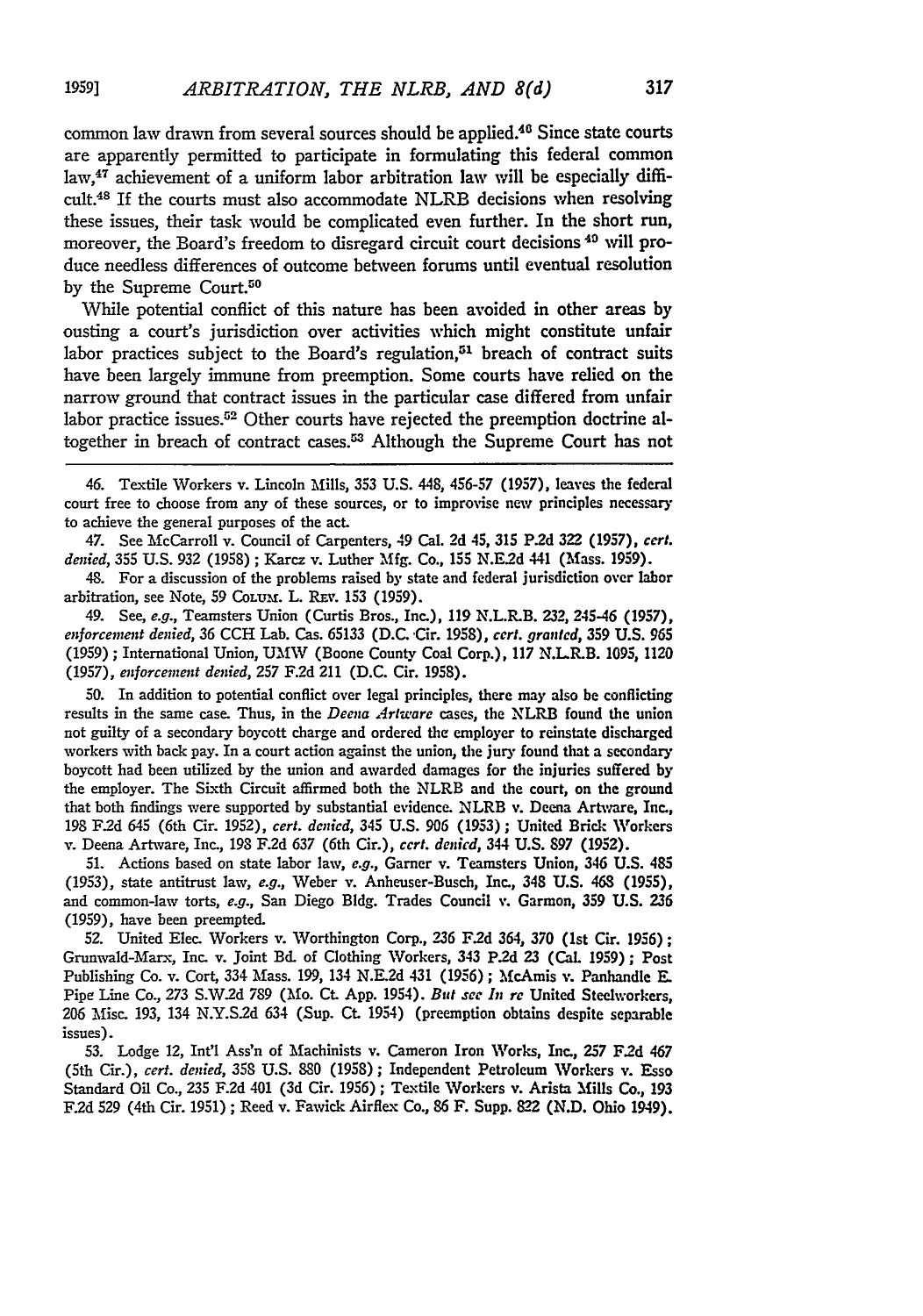dealt directly with this problem, *San Diego Bldg. Trades Council v.* Garmon **"4** lends support to the result reached by most lower courts. Garmon seems to hold that the principal basis of preemption is the doctrine of "primary jurisdiction."<sup>55</sup> Under this theory, state and federal courts may not regulate those labor activities which Congress entrusted initially to the expertise of the NLRB. Formulation of the law of collective bargaining agreements, however, has been entrusted to the courts by section  $301<sup>56</sup>$  Moreover, legislative history indicates that the NLRB, and not the courts, is to withdraw from areas of potential conflict between unfair-labor-practice and breach-of-contract proceedings. The conference committee rejected proposals which would have rendered both breach of contract and violation of arbitration agreements an unfair labor practice,57 because it feared that NLRB administration in this area might interfere with judicial remedies and decisions under section 301.<sup>58</sup>

But even if the preemption doctrine could be employed to avoid conflict of decision,<sup>59</sup> it would deny remedies, presently available, to parties injured by

55. "But the unifying consideration of our [preemption] decisions has been regard to the fact that Congress has entrusted administration of the labor policy for the Nation to a centralized administrative agency, armed with its own procedures, and equipped with its specialized knowledge and cumulative experience .... " *Id.* at 242; see Schwartz, *The Penumbra of State Regulation of Unfair Labor Practices,* 38 **B.U.L.** REv. 553 (1958); Wellington, *Labor and the Federal System*, 26 U. CHI. L. REv. 542, 556-61 (1959).

In addition to "primary jurisdiction," the Court also held that an activity protected by § 7 of the act would be withheld from judicial regulation in all circumstances. 359 U.S. at 245. Since the danger of preemption in the *Westnwreland* situation arises from potential conflict with a § 8 unfair labor practice, however, this added basis is not relevant.

**56.** See Textile Workers v. Lincoln Mills, 353 U.S. 448, 456-57 (1957).

57. H.R. **CoNF.** REP. No. 510, 80th Cong., 1st Sess. 41-42 (1947), in **I** LEG. HIST. 545-46.

58. The summary of the principal differences between the conference agreement and the original bill, submitted on the Senate floor by Senator Taft, stated in part: "The provisions of the Senate amendment which conferred a right of action for damages upon a party aggrieved by breach of a collective-bargaining contract, however, were retained in the conference agreement (section 301). If both provisions had remained, there would have been a probable conflict of remedies and decisions." 93 CoNG. **REC.** 6600 (1947), in 2 **LEG. HisT.** 1539; see S. **MINORITY** REP. No. 105, 80th Cong., 1st Sess. 13 (1947), in **I LEG.** HIsT. 475 ("Obviously, the necessity for uniform decisions in such matters and the avoidance of conflicting decisional rules by judicial bodies make this legislative scheme wholly undesirable.").

59. The *Garnwn* case does not completely foreclose the possibility of preemption. Section  $10(a)$  of the act provides that the power of the NLRB to prevent unfair labor practices "shall not be affected by any other means of adjustment or prevention that has been or may be established by agreement, law, or otherwise." 61 Stat. 146 (1947), 29 U.S.C. § 160(a) (1952). The significance of section 10(a) was recognized in Lodge 12, Int'l Ass'n of Machinists v. Cameron Ironworks, Inc., **257 F.2d** 467 (5th Cir.), *cert. denied,* 358 U.S. 880 (1958). Although *Cameron* apparently rejected the preemption doctrine altogether, the court also supported its result by the narrow argument that enforcement of a contractual duty to arbitrate would not "affect" the NLRB's unfair labor practice jurisdiction, because the Board would still be free to make a "final disposition of the matter" after arbitration. **257** F.2d at 473. Enforcement of the arbitration award, however, might be considered a "final disposition" under this narrow holding, and might therefore be held to "affect" the NLRB's jurisdiction.

<sup>54. 359</sup> U.S. 236 (1959).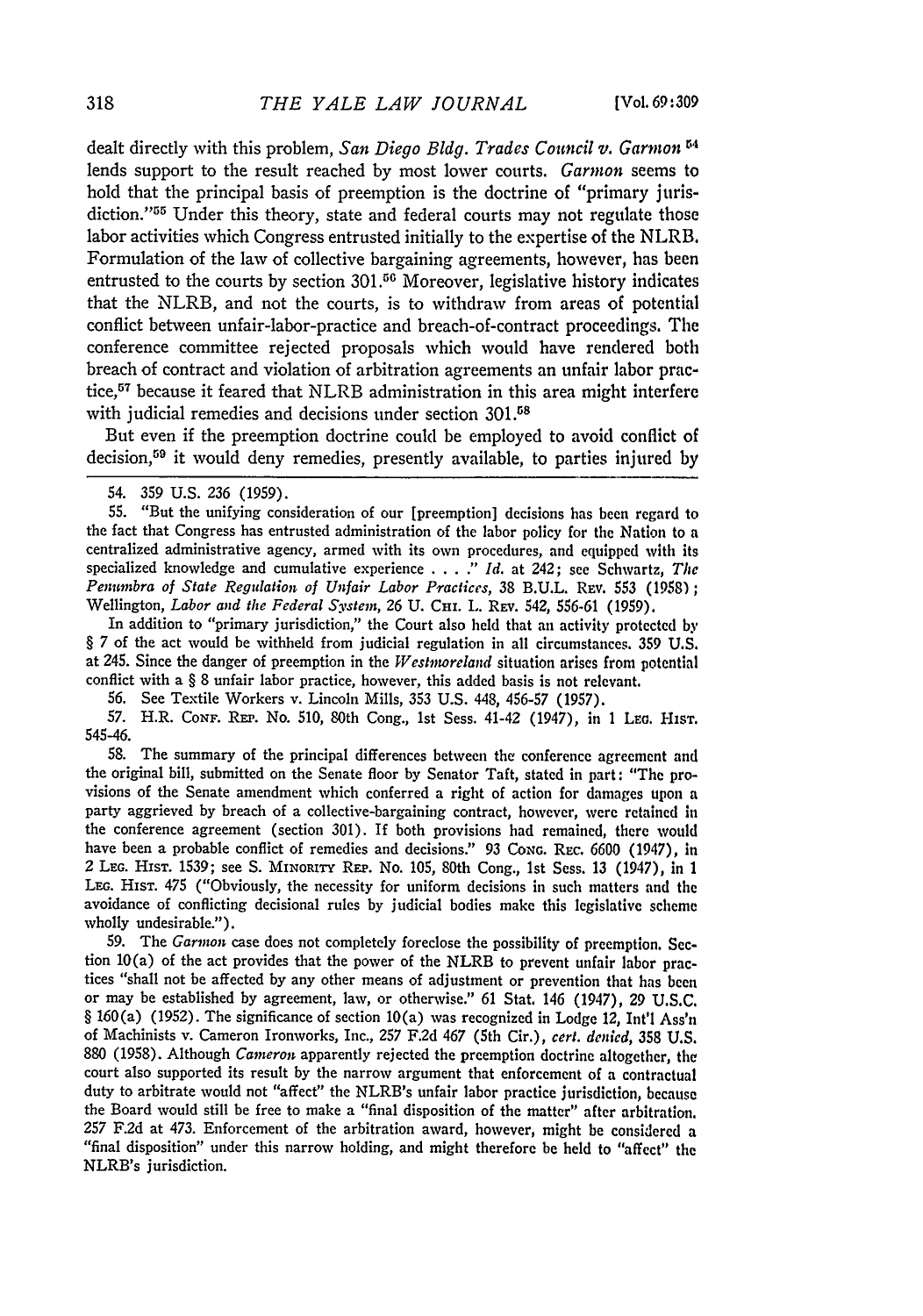resistance to an arbitration award. An employer could not receive compensatory damages from the NLRB, as he could from a court. $<sup>60</sup>$  And preemption</sup> would bar effective injunctive relief, now offered by state courts.<sup>61</sup>

On the other hand, the only additional remedies made available by an unfair labor practice finding are an immediate temporary restraining order issued **by** a federal district court upon NLRB petition **62** and a cease and desist order issued by the NLRB after formal investigation and hearing.<sup>03</sup> The prospect of a temporary restraining order is illusory, for the NLRB seldom seeks such orders unless specifically commanded by statute.<sup>64</sup> Indeed, only two such

**60.** See, *e.g.,* United Constr. Workers v. Laburnum Constr. Corp., 347 U.S. **656,** *663-* 64 (1954).

61. Although many states have passed anti-injunction acts, e.g., PA. STAT. ANN. tit. 43, § 206(d) (1952), judicial construction has often narrowed their restraining effect, *e.g.,* Philadelphia Marine Trade Ass'n v. Local 1291, Int'l Longshoremen's Ass'n, 382 Pa. 326, 115 A.2d **733** (1955) ; see Note, **106** U. PA. L. RF%. **1070,** 1073 *n.24* (1958) (states having such statutes). Injunctive relief is apparently still available in state courts, and not affected by the Norris-LaGuardia Act, 47 Stat. **70** (1932), 29 U.S.C. § 104 (1958), even though the state court must follow federal substantive law under section 301. McCarroll v. Coun**cil** of Carpenters, 49 Cal. 2d 45, 315 **P.2d** 322 (1957), *cert. denied,* 355 U.S. 932 (1958). The NLRB's injunctive remedies are mostly ineffective against 8(d) unfair labor practices. See notes 64-65 *infra* and accompanying text.

62. Labor-Management Relations Act § 10(j), 61 Stat. 149 (1947), 29 U.S.C. § 160(j) (1958). Section 10(h) of the act makes a specific exception to  $\S 4$  of the Norris-LaGuardia Act, 47 Stat. 70 (1932), 29 U.S.C. § 104 (1958), which effectively prevents federal courts from issuing injunctive relief against strikes. Courts hearing a breach of contract suit under § 301 do not have jurisdiction to issue such injunctions. A. H. Bull S.S. Co. v. Seafarers' Union, 250 F.2d 326 (2d Cir. 1957), *cert. denied,* **355** U.S. 932 (1958) ; W. L 'Mead, Inc. v. Local 25, Teamsters Union, 217 F.2d 6 (1st Cir. 1954).

**63.** Labor-fanagement Relations Act § 10(b), 61 Stat. 146-47 (1947), 29 U.S.C. § 160(b) (1958).

64. The NLRB is commanded by statute to seek temporary restraining orders from a district court when the complaint charges a violation of §§ 8(b)4 **(A),** (B) and (C). Labor-Management Relations Act § 10(1), 61 Stat. 149 (1947), 29 U.S.C. § 160(1) (1958). When § 8(d) or other unfair labor practice violations are charged, the Board is given discretion whether or not to seek the order. Labor-Management Relations Act  $\S$  10(j), 61 Stat. 149 (1947), 29 U.S.C. § 160(j) (1958). A survey of tables 3 and 18 of the *NLRB Annual Reports* for **1953** through **1958** illustrates the infrequency of § **10(j)** petitions:

| Fiscal year ending<br>June 30:                                   | 1953 | 1954 | 1955 | 1956 | 1957 | 195S |
|------------------------------------------------------------------|------|------|------|------|------|------|
| Unfair labor practice<br>complaints issued:*<br>No. of $§ 10(j)$ | 906  | 755  | 438  | 635  | 591  | 695  |
| injunctions sought:                                              |      |      |      |      |      |      |
| No. of $$10(j)$<br>injunctions issued:                           |      |      |      |      |      |      |

\*Adjusted **by** subtracting number of **10(1)** injunctions sought.

Only about forty **10(j)** injunctions have ever been sought. **See** N.Y. Times, **Oct. 6, 1959, p. 30, col 6.**